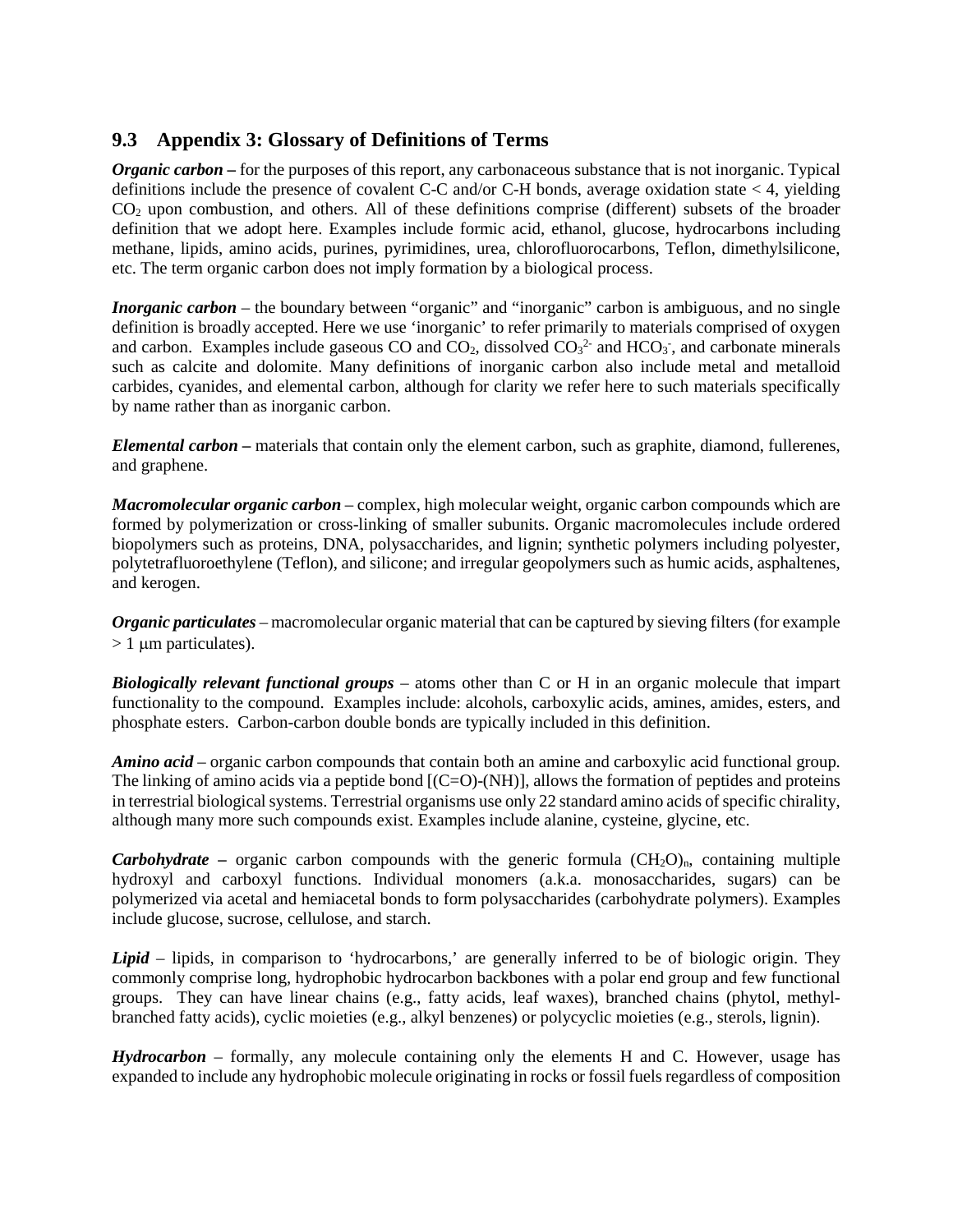(e.g., "this rock contains 5  $\mu$ g/g extractable hydrocarbons"). For this report, we adopt the latter meaning, and use it in conjunction with 'lipids' to distinguish between biotic and abiotic sources.

*Chirality –* a characteristic stemming from the 3-dimensional nature of organic carbon compounds. When a carbon atom is surrounded by four different moieties, it can exist as either of two non-superimposable mirror images (enantiomers). Enantiomers can rotate plane-polarised light in opposite directions and are so designated as "right-" or "left-handed" based on this property.

*Homochirality* – a collection of structurally similar molecules that are chiral in the same sense i.e. all lefthanded (amino acids in terrestrial life) or all right-handed (sugars in terrestrial life). Homochirality is considered a characteristic of terrestrial biological systems.

*Chain-length preference in lipids* – the synthesis of lipids requires the addition of carbon atoms to a precursor to increase carbon-chain length. In biological systems, these carbons come from two-C donors (such as acetate) or five-C donors (isoprenoids), forming long-chain carbon skeletons with specific chain lengths. Compounds formed from acetate show strong preferences for even or odd numbers of carbon atoms (e.g, C12, C14, C16, C18, etc in fatty acids, or C27, C29, C31, C33, etc in hydrocarbons).

*Pyrolysis products* – organic compounds generated when a sample is heated, in the absence of oxygen, to the point of thermal decomposition.

*Volatile and semi-volatile organic compounds* – molecules with substantial vapor pressure either at room temperature (volatile) or at some elevated temperature (semivolatile). Molecules that thermally decompose before entering the gas phase are termed involatile. There is little agreement on precise temperature cutoffs between these categories, hence we adopt the practical definitions above.

*Isotopes –* atoms of the same element having a different number of neutrons, and hence mass. They are chemically identical and form the same compounds, phases, etc, but the mass difference causes them to react at subtly different rates. Radioactive versus stable isotopes ( $^{14}$ C vs  $^{13}$ C,  $^{3}$ H vs  $^{2}$ H) are frequently distinguished, and the relative abundance of certain isotopes (in organic matter, primarily <sup>2</sup>H, <sup>13</sup>C, <sup>15</sup>N, <sup>18</sup>O, and <sup>34</sup>S) are frequently used to distinguish between materials of terrestrial versus extraterrestrial origin.

*Isotopic fractionation* – any chemical, physical or biological process that alters the relative abundance of isotopes in a material. An example is the depletion of  ${}^{2}H$  and  ${}^{18}O$  in water vapor evaporating from a liquid. Many natural processes have characteristic isotopic fractionations, e.g. fixation of  $CO<sub>2</sub>$  in the photosynthesis. The loss of radioactive isotopes (e.g., <sup>14</sup>C or <sup>3</sup>H) due to decay is not typically regarded as fractionation as it occurs regardless of physical or chemical processes.

# **CONTAMINATION TERMINOLOGY**

*Organic contamination* – Any substance that significantly interferes with our ability to detect the presence of martian organic compounds or prevents our confidently determining that an organic compound is of martian and not terrestrial origin.

*Constant Contamination* – background levels, such as in a blank, which are well characterized, constant and can be readily addressed in the evaluation of the compositional analysis. These are often mitigated or controlled by design and selection of materials and processes.

*Random or variable contamination* – spacecraft are huge systems requiring long periods of building. As a result, there is the potential for contamination to be introduced from entirely unpredicted events (*Black*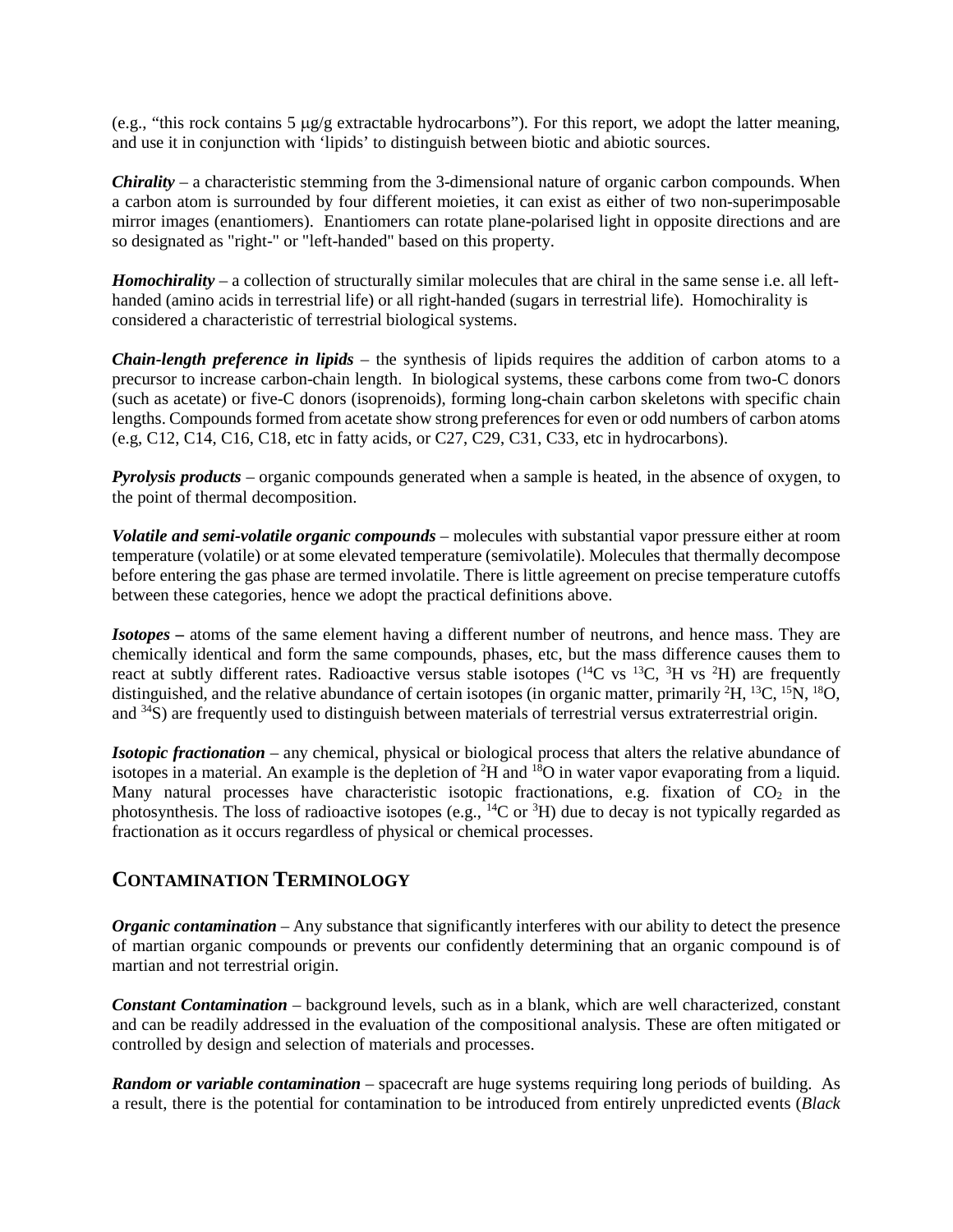*swan* events). Such variable contamination can be identified, limited or controlled by continuous monitoring of processes, systems and witness plates.

*Adventitious carbon –* when surfaces are cleaned to a high level, the removal of surface oxidation layers, etc. results in the formation of a charged surface. Adventitious carbon comprises the charged carbon molecules within the atmosphere that are attracted to and bind to cleaned surfaces, therefore the chemistry of this carbon reflects the conditions of the environment in which it forms.

*Contamination control –* limiting the introduction of contaminants through processes and design.

*Contamination knowledge* – the use of witness plates, controls and process monitoring to quantitatively and qualitatively characterize and understand the types of contamination such that interpretation of acquired data is possible and the science objectives can be met.

*Contaminants of concern* – the organic molecules identified by our scientific understanding of the environment, bioburden and process design that provide the best indication of contamination that could interfere with the anticipated sample analyses and defined scientific objectives.

*Surface contact transfer* – the transfer of contaminants from a sampling surface to the sample. While the efficiency of this transfer is variable (depending on the types and nature of the contaminants and sample matrix), in a worst-case scenario it is assumed to be 100%.

*Blank* – a measurement designed to establish the amount of analyte due to sources other than the sample. Blanks can have many different contributing components, which may or may not be distinguished, e.g. sample handling and storage blank, processing blank, reagent and solvent blank, instrument blank, etc. Can also be referred to as a *negative control standard.* 

*Background* – signals detected by the instrument that are due to sources other than the targeted analyte, for example fluorescence or adsorption of sample matrix in optical techniques, contaminants present in the vacuum system of mass spectrometers, etc. The term is often, though not always, used to denote signals that interfere with or degrade measurement capabilities.

*Witness plate* – provides a background measurement alongside sample measurement to document where, when and what contaminants are introduced during the mission. Witness plates are generally comprised of more that one type of material, each having different adherence properties (such as sapphire and silicone wafers), and can include clean plates, organic check material, or stored materials.

*Pristine –* in the context of sample collection, pristine can be considered as the level to which background contamination can be removed to within the cost and technical limitations of the time.

*Noise floor* – the lowest, reasonably achievable limit of contamination.

## **ANALYTICAL TERMINOLOGY**

*Analyte* - the element, isotope, compound, substance, etc. of interest in an analysis.

*Sample matrix –* the sample material that surrounds and contains the analytes of interest, e.g. sediment, rock, water, etc. The sample matrix affects the manner in which sample is prepared and introduced into a measurement technique (i.e. liquid vs solid-phase extraction), as well as potentially affecting the analytical measurement itself.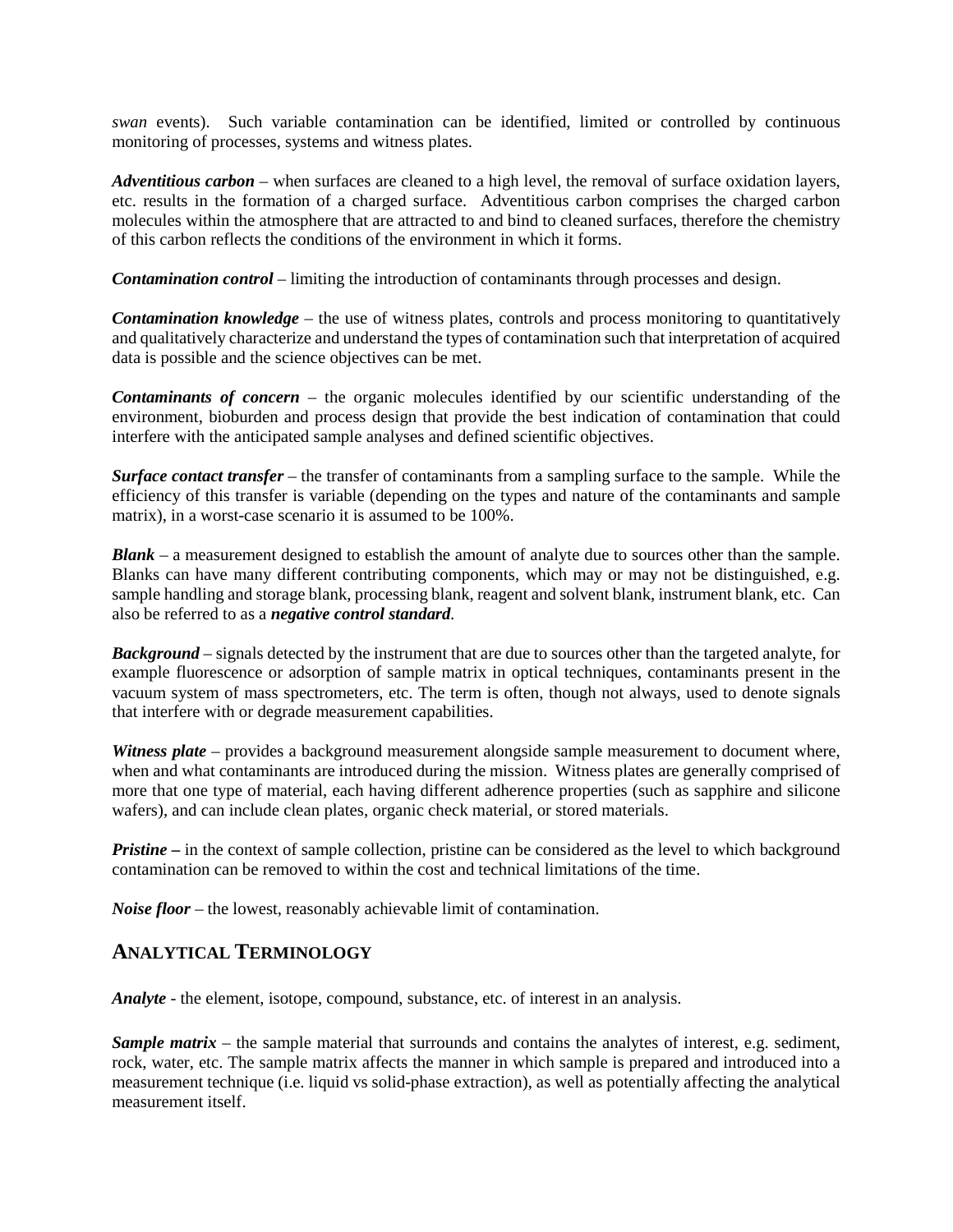*Detection limit* – is by convention defined as the quantity of a material yielding a detected signal at some specified level above the blank or noise in the measurement (signal/noise ratio). This may be regarded as the minimum level at which there is sufficient certainty in the measurement to state that the analyte is unambiguously detected; and as the maximum level to state that the analyte is not there. Different signal/noise ratios are adopted for different applications, but typically vary between 3 and 20.

*Sensitivity –* the amount of analyte required to provide a unit of measurable signal, i.e. picomoles/mV. This term is often confounded with detection limit.

*Resolution* – the ability to separate or distinguish adjacent signals or compounds. The term has various meanings in different analytical techniques, i.e. in chromatography refers to the ability to separate distinct molecular structures, whereas in spectroscopy refers to the ability to distinguish different wavelengths.

*Quantitative analysis* – an analysis carried out to measure the amount (or concentration) of analyte in a sample. This is typically achieved by comparing the instrument response from the sample to a calibration curve generated from authentic laboratory standards, although other approaches are possible. Note that the term does not imply that a measurement is free from error or uncertainty.

*Qualitative analysis* – an analysis carried out to determine the identity, structure, functionality, or other properties of the analyte. Because generating calibrating curves for quantitative analysis typically requires knowing what analytes are targeted, qualitative analysis typically precedes quantitative analysis in the study of unknown materials. Estimates of relative abundance from (typically uncalibrated) qualitative analysis are sometimes called 'semi-quanitative,' although this term is ambiguous.

# **ANALYTICAL TECHNIQUES**

*Chromatography* – a family of techniques, that relies on different rates of migration of analytes in a fluid phase travelling in a solid or liquid phase, for physically separating analytes in a mixture. The separation relies on differing physical and/or chemical properties of the analyte, such as vapor pressure, solubility, hydrophobicity, ionic strength, size, shape etc. Techniques for organic separations are often distinguished based on the mobile phase used for the separation, i.e. gas chromatography (analytes in a gas phase) vs liquid chromatography (analytes in a liquid phase).

*Capillary electrophoresis –* a family of analytical separation methods performed in a narrow bore (capillary) where the analytes are separated by migration through an electrolyte solution under the influence of high electric fields.

*Magnetic resonance* – a family of techniques (generically "**NMR**") that detect the absorption and reemission of electromagnetic energy by atoms in a strong magnetic field, due to spin-flipping of nuclei. The technique is non-destructive, and is widely used for structural elucidation of unknown organic compounds.

*Mass spectrometry -* a family of analytical techniques based upon the ionization of molecules, followed by manipulation, separation, and detection of those ions in magnetic and/or electrical fields. The technique typically yields the mass/charge ratio of each ion, which is useful in determining identity and structure. A variety of different ionization methods (e.g. electron-impact, chemical ionization, photoionization, electrospray, MALDI, secondary-ion impact, etc) and mass analyzer designs (sector-field, quadrupole, ion trap, time-of-flight, FT-ICR, etc) can be combined. Hyphenated techniques with chromatography (e.g., GC-MS and LC-MS) are very common. Techniques using multiple stages of ion manipulation (i.e., MS-MS or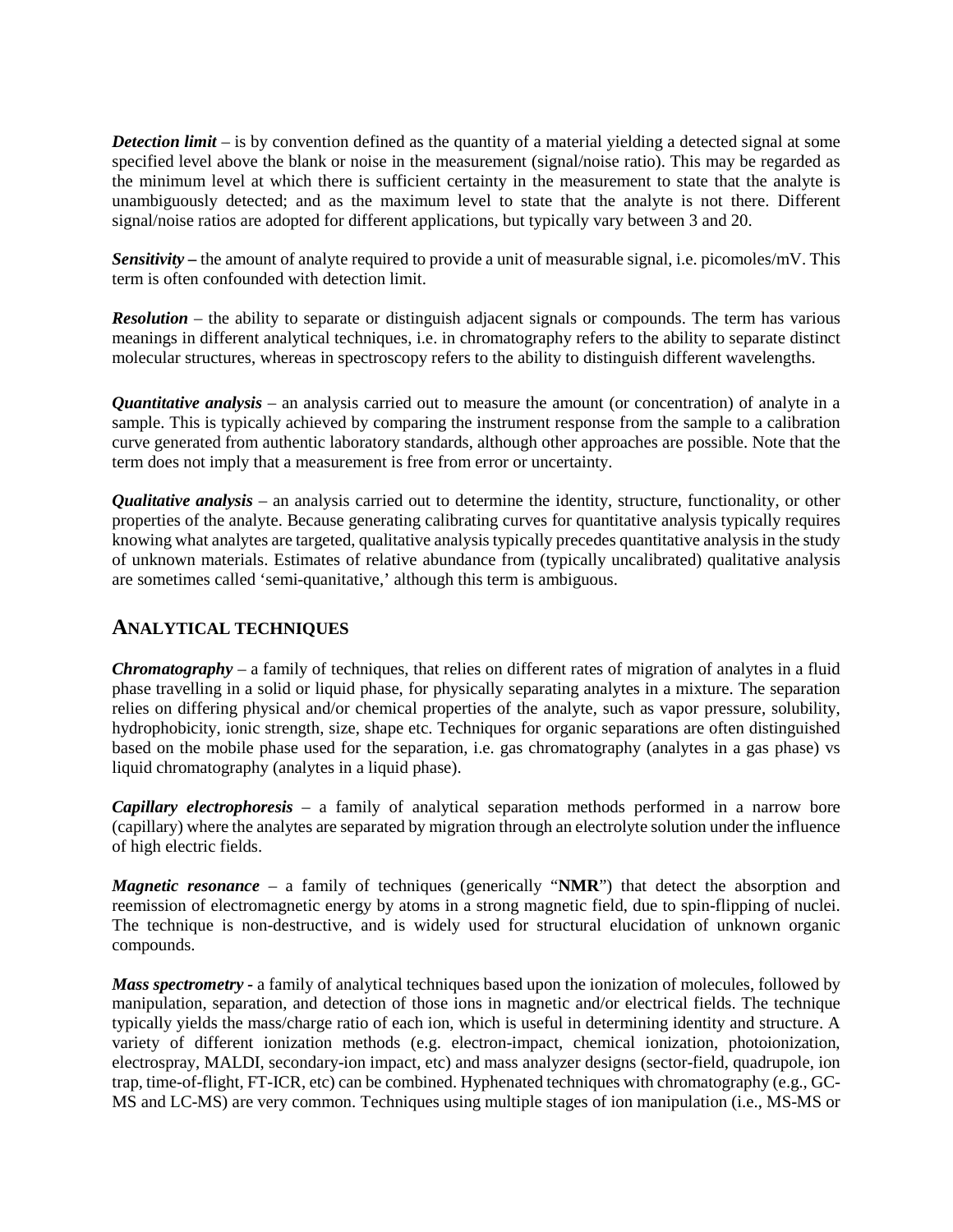MS<sup>n</sup>) are sometimes used to increase specificity of analysis, or to help elucidate structure. Mass spectrometry is considered a 'destructive' analytical technique.

*Optical spectroscopy* – a family of analytical techniques that work by observing the interaction of photons (light) with the sample. Techniques can include measuring light reflection or scattering, absorption, fluorescence (absorption and re-emission at a longer wavelength), and Raman scattering (scattering with a minor energy loss arising from stimulation of a vibrational mode). Observations at different wavelengths target different properties of molecules, with x-ray wavelengths targeting atomic (elemental) composition, UV and visible light targeting molecular electronic transitions, and infrared wavelengths targeting molecular rotations and vibrations. Techniques can sometimes provide spatially resolved analysis, as in Raman microscopy. Optical techniques are typically non-destructive.

*Mass spectroscopy* – a mass/charge versus relative intensity plot used in chemical analysis. Typically, mass spectra are formed using a mass spectrometer when an organic carbon compound is ionized, decomposes according the laws of chemistry. The fragments are separated according to their mass/charge, counted and viewed as a relative abundance plot. Mass spectra, obtained under identical conditions can be a rapid, reliable and sensitive means of identifying unambiguously identifying organic carbon compounds.

*Total carbon/total organic carbon analysis* – related techniques for the analysis of bulk materials that aim to determine total levels of (organic) carbon via combustion of analytes to  $CO<sub>2</sub>$ , with quantitation of the evolved  $CO_2$ . Because the analysis is operationally defined (i.e., anything that yields  $CO_2$  at a given temperature), techniques that differ in temperature, time, PO<sub>2</sub>, etc can include or exclude different materials. For example, graphite would be detected in a total carbon analysis at 1000 °C but not at 500 °C.

Laser desorption - the process by which incident laser radiation results in the separation of a molecule from a surface or matrix, allowing sampling of molecules with fewer matrix effects. This process may result in ionization of the molecules.

*Secondary ionization mass spectrometry (SIMS)* – a family of techniques in which samples are sputtered and ionized by the impact of a beam of primary ions, typically followed by mass spectrometric analysis. They are particularly useful in providing spatially-resolved mass spectrometric analysis (but see also laser desorption). High-energy primary ion beams (typically Cs<sup>+</sup> or O<sup>-</sup>) typically achieve more aggressive sample sputtering (can be used to ablate surface layers) and yield monoatomic ions suitable for elemental and/or isotopic analysis, whereas low-energy ion beams typically sample only surface layers and yield molecular ions suitable for identification and structural analysis. The former technique is commonly known simply as SIMS (or NanoSIMS, depending on the spatial resolution of the primary ion beam), whereas the latter is often known as TOF-SIMS (although the combination of TOF mass spectrometry with low-energy primary ion beam is not required, it is commonly employed). Note that the acronym SIMS is also commonly used for "selection ion mass spectrometry" which is a different technique.

*Isotope-ratio mass spectrometry (IRMS)* – a subcategory of mass spectrometry in which the specific intent is to provide highly precise measurements of isotopic abundance, usually at the expense of losing structural information because analytes must be converted to a common molecular form (i.e.,  $H_2$ ,  $CO_2$ ,  $N_2$ ,  $SO_2$ , etc). For organic molecules, such techniques generally employ electron-impact ionization with sector-field spectrometers and multiple parallel detectors. The technique is commonly distinguished from SIMS, even though both provide similar types of information.

*Isotope-ratio optical spectroscopy (IROS)* – a subcategory of optical spectroscopy in which the specific intent is to provide highly precise mesurements of isotope abundance. Specific techniques typically employ either very-long pathlength absorption cells (integrated cavity-output spectroscopy, ICOS) or cavityringdown spectroscopy (CRDS), and both require that analytes be converted to a common molecular form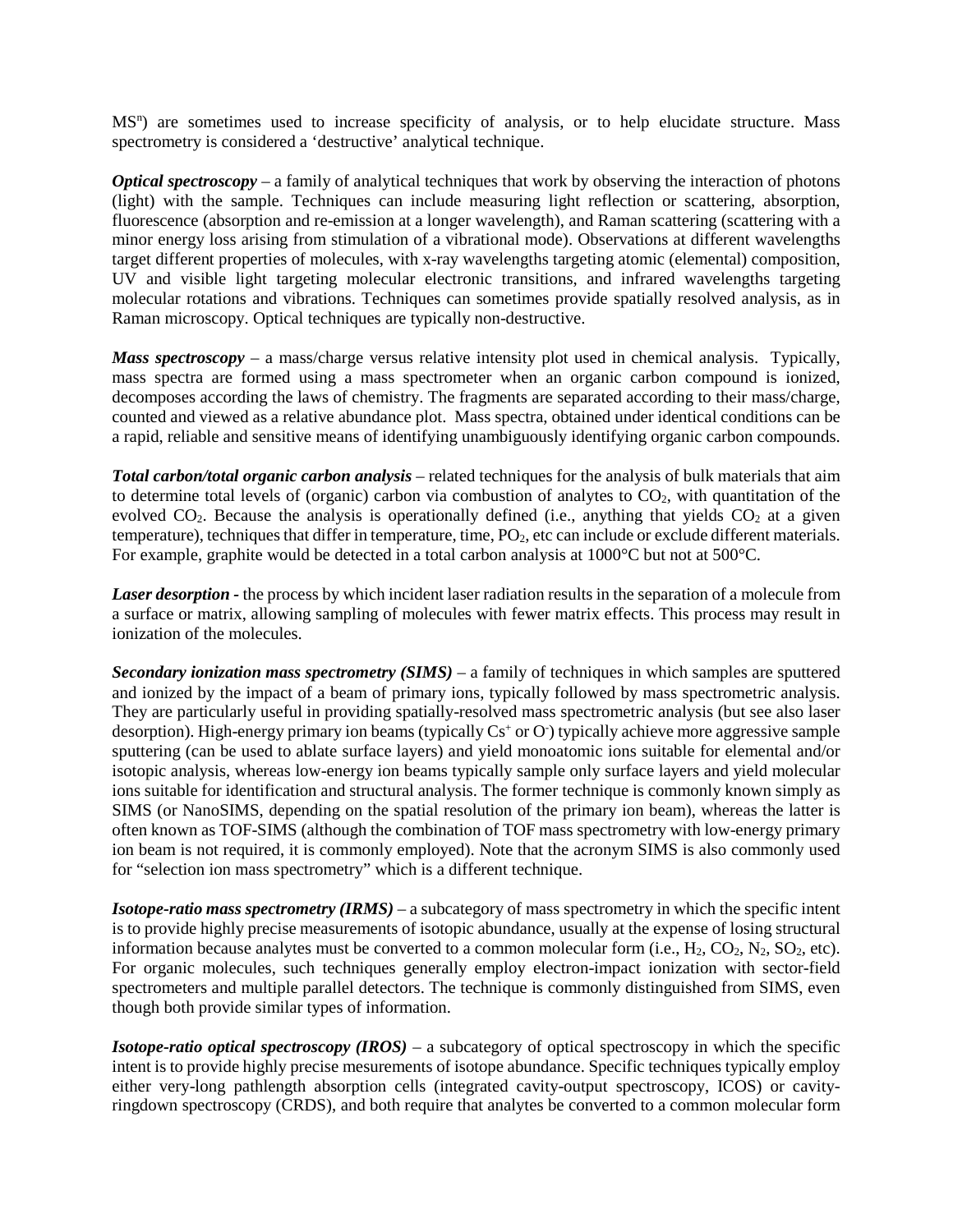(i.e.,  $H_2O$ ,  $CO_2$ ,  $N_2$ , etc). Although the optical detection is nondestructive, conversion to common analyte form is destructive.

*X-ray Photoelectron Spectroscopy (XPS)* – a technique where a surface is irradiated with soft x-rays, leading to ionization of the surface atoms. The subsequent release of emitted photoelectrons allows a spectrum to be obtained of the distribution and kinetic energy of the surface atoms to be determine, the intensity of specific peaks allows a quantitative analysis of each analyzed atom.

#### **PROCESSING TECHNIQUES**

*Combustion* – heating a material in the presence of molecular oxygen, or a source of oxygen, to generate carbon dioxide.

*Destructive sampling* – sampling or measurement processes, which result in the destruction of the sample.

*Solvent Extraction* – use of a liquid phase to selectively dissolve (solubilize) and separate particular compound classes from a complex matrix. Solvents of different polarities can be used to differentially extract different compound classes.

*Pyrolysis* – heating a material in the absence of oxygen to induce thermal decomposition. Typically, this approach relies on a defined temperature regime. Pyrolysis at temperatures up to ~ 600°C is used to convert a solid macromolecular material to smaller, volatile products that were amenable to separation by gas chromatography and identification by mass spectrometric analysis. The composition of these pyrolysis products is used to infer the nature of the macromolecular precursor. Pyrolysis at temperatures exceeding 1000 $^{\circ}$ C typically converts the precursor to its elements (e.g. C, H<sub>2</sub>) or small molecules such as CO.

*Thin section* – a thin slice of sample prepared either for the evaluation of internal composition or to allow access to a technique requiring a thinner cross section of material.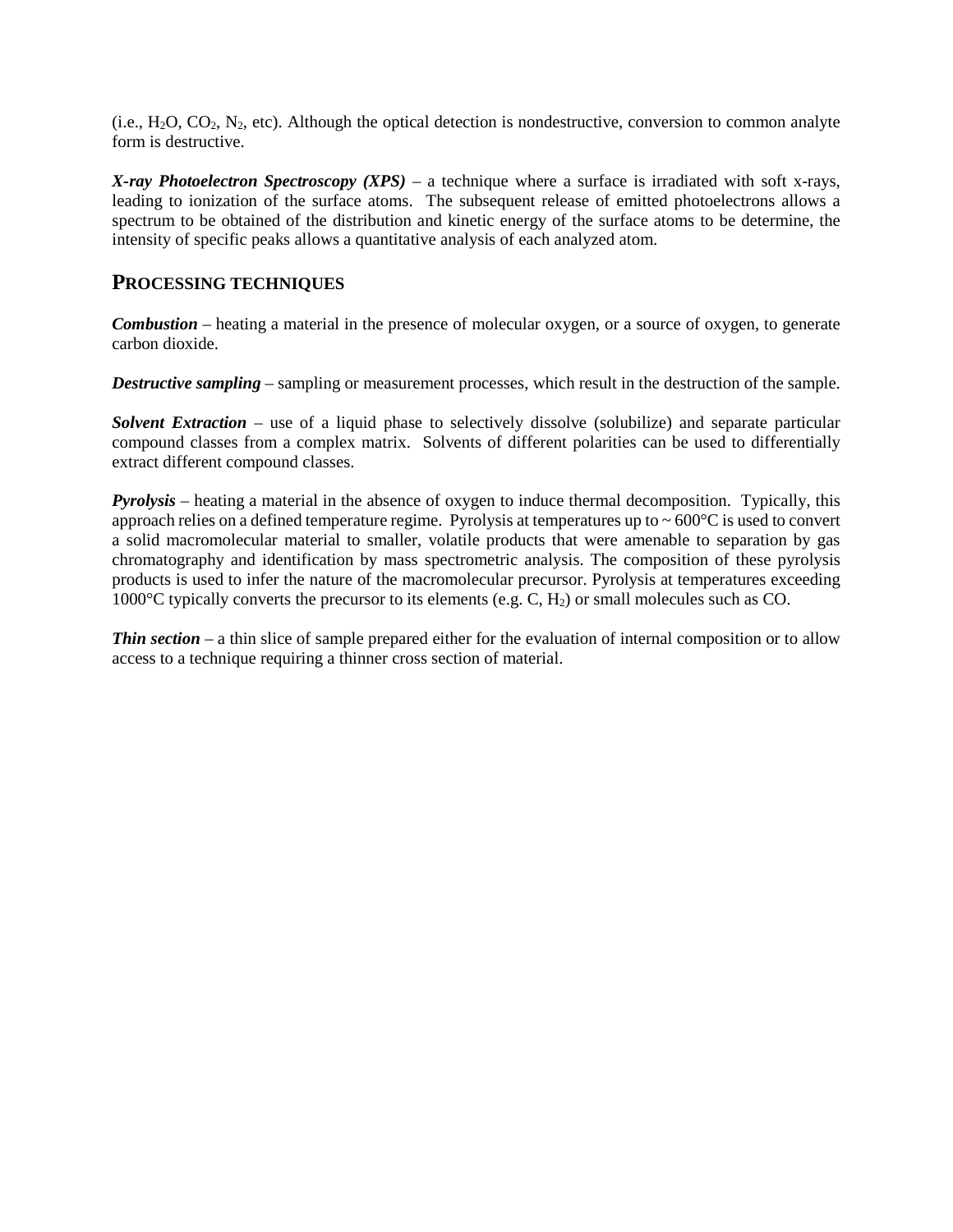#### **9.3.1 Glossary of Acronyms**

|                    | <b>Adventitious Carbon</b>                                                                   |
|--------------------|----------------------------------------------------------------------------------------------|
| AC                 |                                                                                              |
| <b>ALHT</b>        | <b>Apollo Lunar Hand Tools</b>                                                               |
| <b>ALSRC</b>       | Apollo Lunar Sample Return Container                                                         |
| <b>ATLO</b>        | Assembly, Test, and Launch Operations                                                        |
| ATP                | Adenosine triphosphate, the energy storage molecule of a cell                                |
| <b>CAPTEM</b>      | Curation and Analysis Planning Team for Extraterrestrial Materials, a committee that is part |
|                    | of the NASA advisory structure                                                               |
| DART/MS            | Direct Analysis in Real Time - Mass Spectrometry                                             |
| <b>DNA</b>         |                                                                                              |
|                    | Deoxyribonucleic Acid                                                                        |
| <b>DRIFT</b>       | Diffuse Reflectance Infrared Fourier Transform spectroscopy                                  |
| <b>EDL</b>         | Entry, Descent, and Landing                                                                  |
| EDX or EDAX        | Energy-Dispersive spectroscopy                                                               |
| <b>FTIR</b>        | Fourier Transform Infrared spectroscopy                                                      |
| <b>GCMS</b>        | Gas Chromatography - Mass Spectrometry                                                       |
| <b>GSFC</b>        | NASA Goddard Space-Flight Center                                                             |
| IR                 | <b>Infrared</b>                                                                              |
| <b>ISO</b>         | International Organization for Standardization                                               |
| <b>ITAR</b>        | International Traffic in Arms Regulations                                                    |
| <b>IUPAC</b>       | International Union of Pure and Applied Chemistry                                            |
| <b>JPL</b>         | <b>NASA Jet Propulsion Laboratory</b>                                                        |
| <b>LCMS</b>        | Liquid Chromatography - Mass Spectrometry                                                    |
| LM                 | Lunar Module                                                                                 |
| <b>LOD</b>         | Limit Of Detection                                                                           |
| <b>LRL</b>         | Lunar Receiving Laboratory                                                                   |
| <b>Mars 2020</b>   | Mars 2020 Mission                                                                            |
| <b>M-Mars 2020</b> | Mars 2020 Science Definition Team                                                            |
| <b>SDT</b>         |                                                                                              |
| <b>MEP</b>         | <b>Mars Exploration Program</b>                                                              |
| <b>MEPAG</b>       | Mars Exploration Program Analysis Group                                                      |
| <b>MoE</b>         | Meeting of Experts, a process used by the U.S. National Research                             |
|                    | Council                                                                                      |
|                    |                                                                                              |
| <b>MOMA</b>        | Mars Organic Molecule Analyzer (an instrument on ExoMars 2018)                               |
| MSL                | Mars Science Laboratory                                                                      |
| <b>MSR</b>         | Mars Sample Return                                                                           |
|                    | MSR SSG (II or Mars Sample Return Science Steering Group II                                  |
| 2)                 |                                                                                              |
| <b>NASA</b>        | National Aeronautics and Space Administration                                                |
| <b>NRC</b>         | <b>National Research Council</b>                                                             |
| NRC SSB            | National Research Council Space Study Board                                                  |
| <b>NVR</b>         | Non-Volatile Residue                                                                         |
| <b>OCM</b>         | Organic Check Material                                                                       |
| <b>OCP</b>         | <b>Organic Contamination study Panel</b>                                                     |
| <b>OCSSG</b>       | <b>Organic Contamination Science Steering Group</b>                                          |
| <b>OSIRIS-REX</b>  | Origins Spectral Interpretation Resource Identification Security --                          |
|                    | Regolith Explorer                                                                            |
| <b>PAH</b>         | Polycyclic Aromatic Hydrocarbons                                                             |
| <b>PCR</b>         | Polymerase Chain Reaction                                                                    |
| <b>PLSS</b>        | Primary Life Support System                                                                  |
| PP                 | <b>Planetary Protection</b>                                                                  |
|                    |                                                                                              |